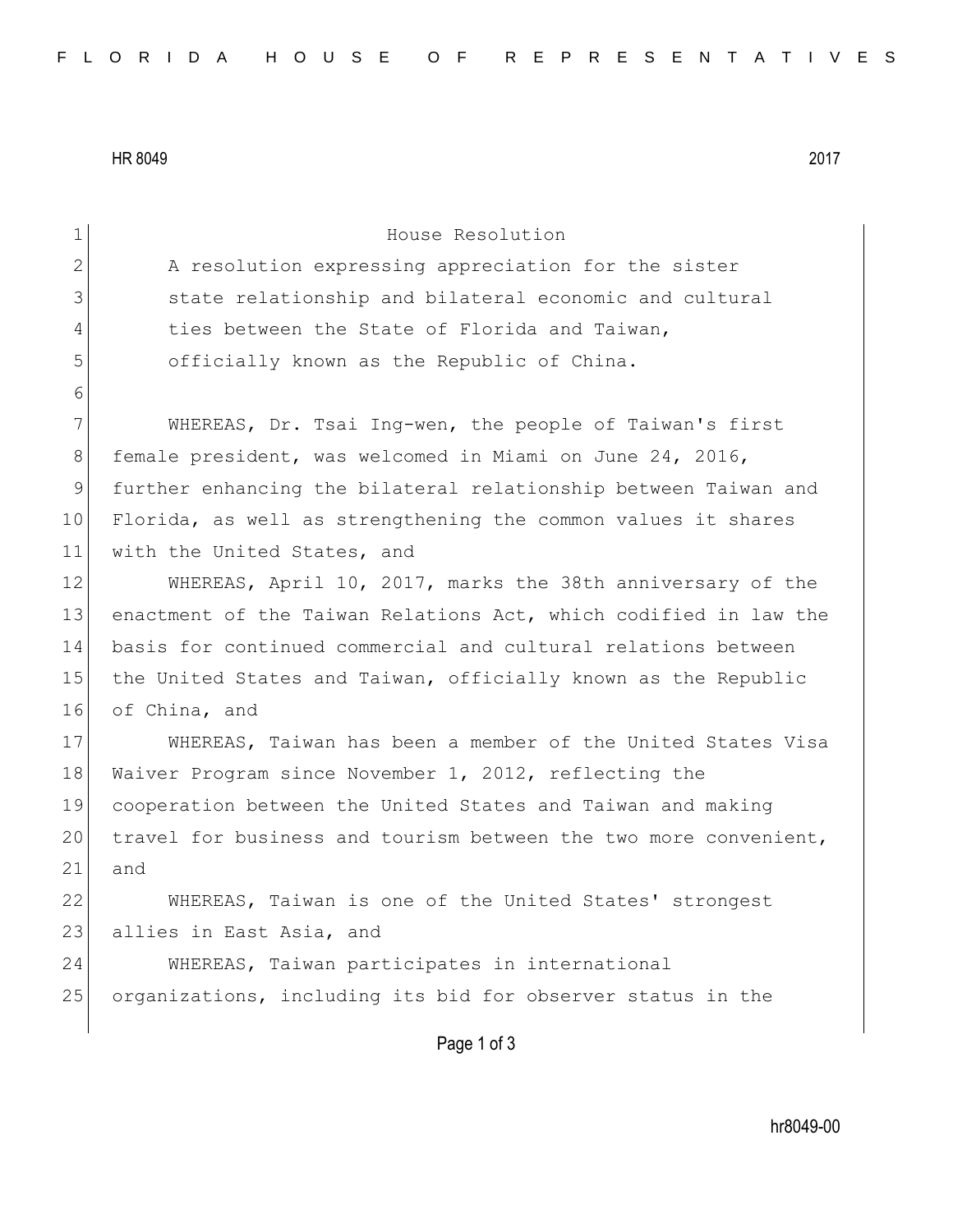## HR 8049 2017

 International Criminal Police Organization (INTERPOL) and its observance participation in the World Health Assembly (WHA), 28 noting that Taiwan participates in, observes, or cooperates with many international organizations, specifically its recent active participation in the triennial International Civil Aviation Organization (ICAO) Assembly, as well as holding membership status in both the Asia-Pacific Economic Cooperation (APEC) and the World Trade Organization (WTO) and its involvement with the United Nations Framework Convention on Climate Change (UNFCCC), and

 WHEREAS, Florida maintains and values its sister state 37 relationship with Taiwan, and

 WHEREAS, Taiwan is the United States' tenth largest trading partner and Florida's sixth largest export market in Asia, and

 WHEREAS, in addition to the sister state relations that 41 exist between the State of Florida and Taiwan, sister city relations are maintained between Miami-Dade County and New 43 Taipei City (formerly Taipei County), the Port of Miami and Port Kaohsiung, Orlando and Tainan City, and Fort Lauderdale, the 45 City of Miami, and Pensacola and Kaohsiung City, NOW, THEREFORE, 

47 Be It Resolved by the House of Representatives of the State of Florida:

Page 2 of 3